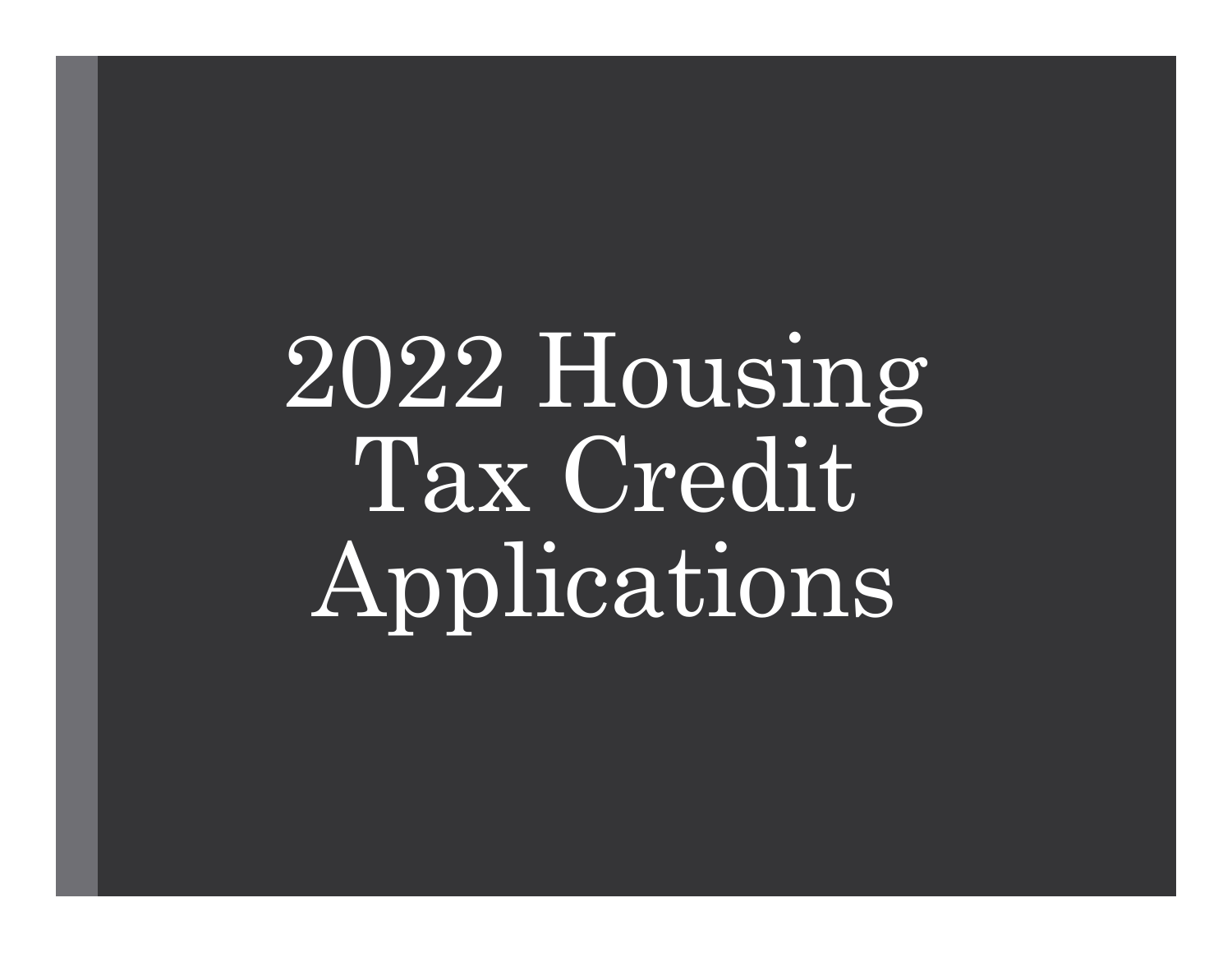## What is a Housing Tax Credit?

- Created in 1986
- Federal incentive for investors to provide affordable housing
- Dollar for dollar credit on federal income tax
- Claimed over 10 years
- Gives state housing agencies \$8 billion annually to allocate
- Administered by the Texas Department of Housing and Community Affairs –<br>TDHCA.
- Not Section 8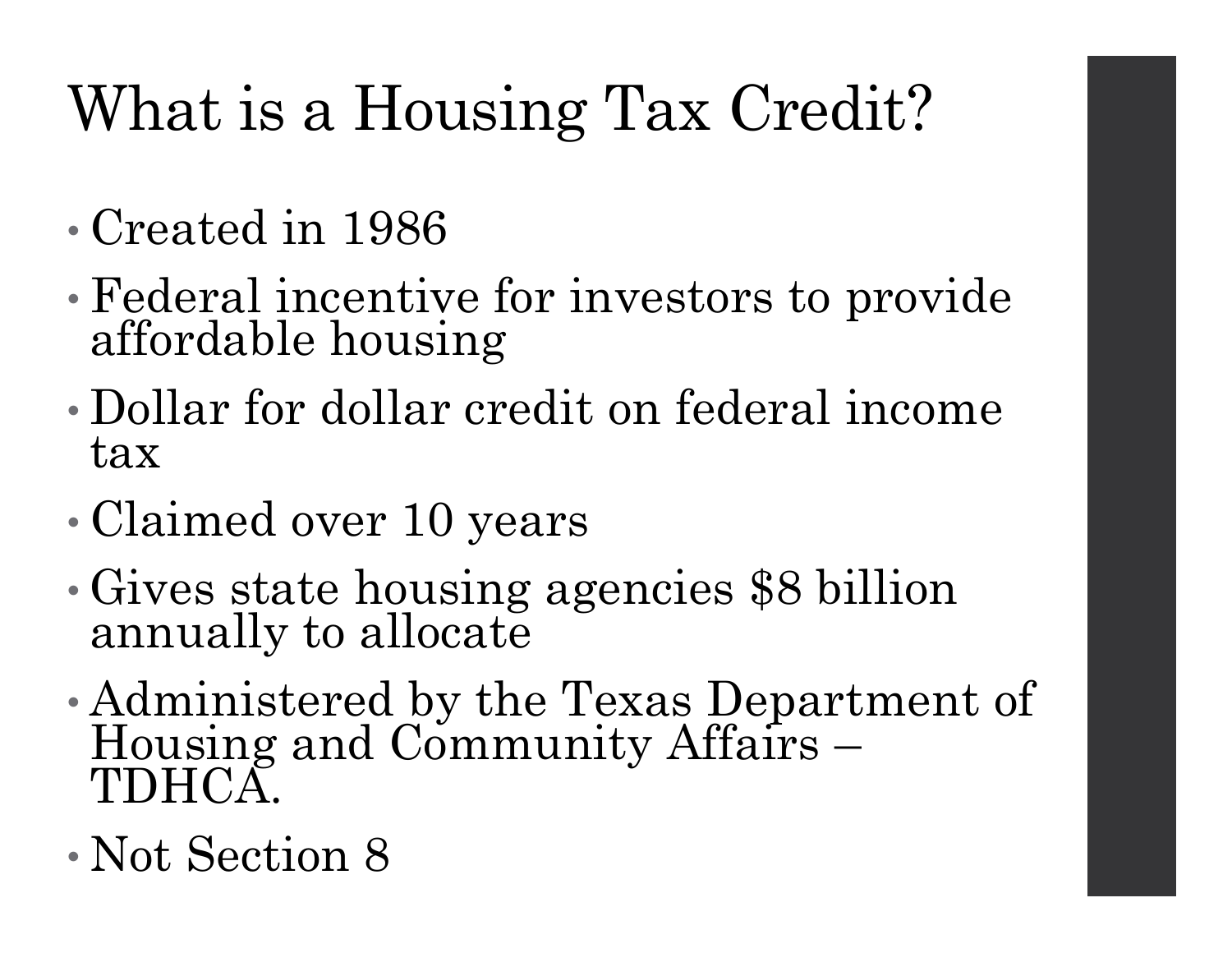## How do the Credits Work?

- Qualified basis of \$1 million
- Part of the 9% LIHTC program
- 9% x \$1 million = \$90,000 per year for 10 years, or \$900,000
- Subsidy reduces the debt required for the project
- Rent required to make the property financially viable are lower than market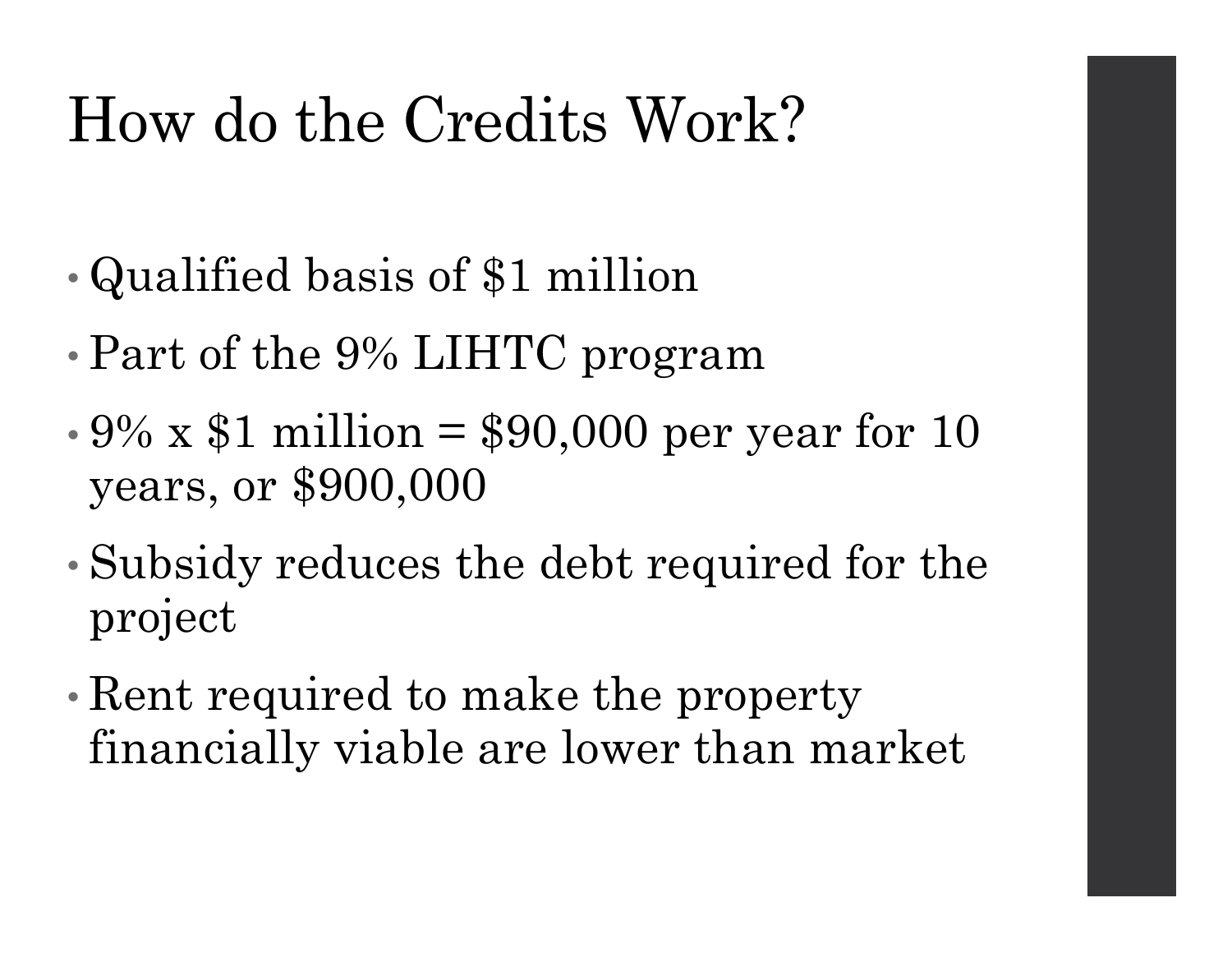## Housing Tax Credits Explained

- •Qualified allocation plan
- •Regions defined
- •Competitive scoring
	- Amenities
	- Income and rent levels
	- Proximity to jobs
	- Location in a recent disaster area
	- Resolution of support from city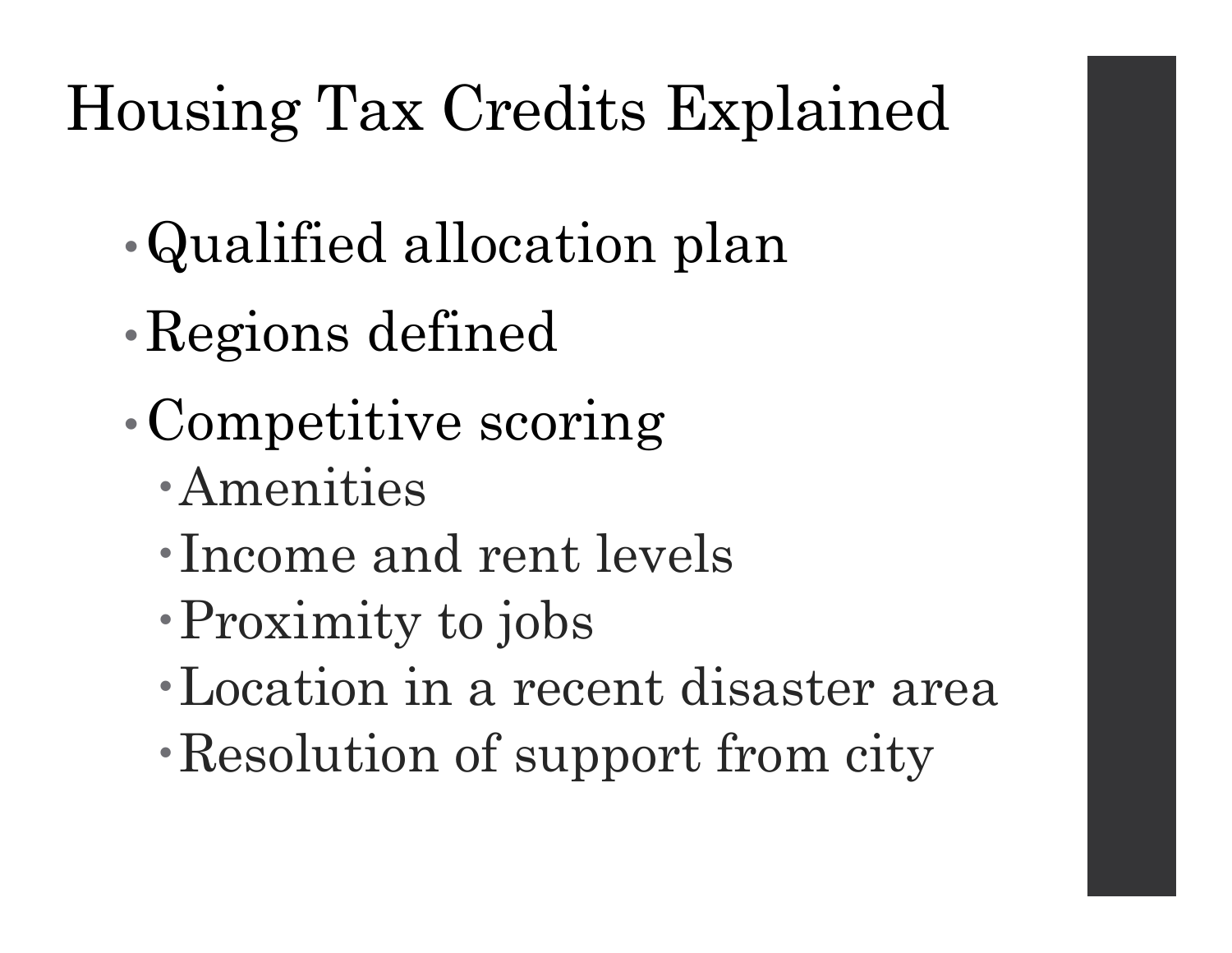## Point System

- $\cdot$  1 bedroom = 650 square feet. 2 bedroom = 850 square feet
- Construction & efficiency =
	- Covered entries, 9 foot ceilings, Linen closet, Covered patio or balcony, High speed internet
	- Built in shelving, Breakfast bar, Walk in closets
	- Kitchen island, pantry, upper cabinets, Double vanity
	- Hard floor surfaces in 51% of unit,
	- Covered parking, >30% stucco or masonry, Energy and water efficient features
- Certified HUB or non-profit
- Income levels of tenants based on % of area median gross income
- balcony, High speed internet<br>
Built in shelving, Breakfast bar, Walk in closets<br>
Kitchen island, pantry, upper cabinets, Double vanity<br>
Hard floor surfaces in 51% of unit,<br>
Covered parking, >30% stucco or masonry, years
- Development will work with local non-profits to provide services to the tenants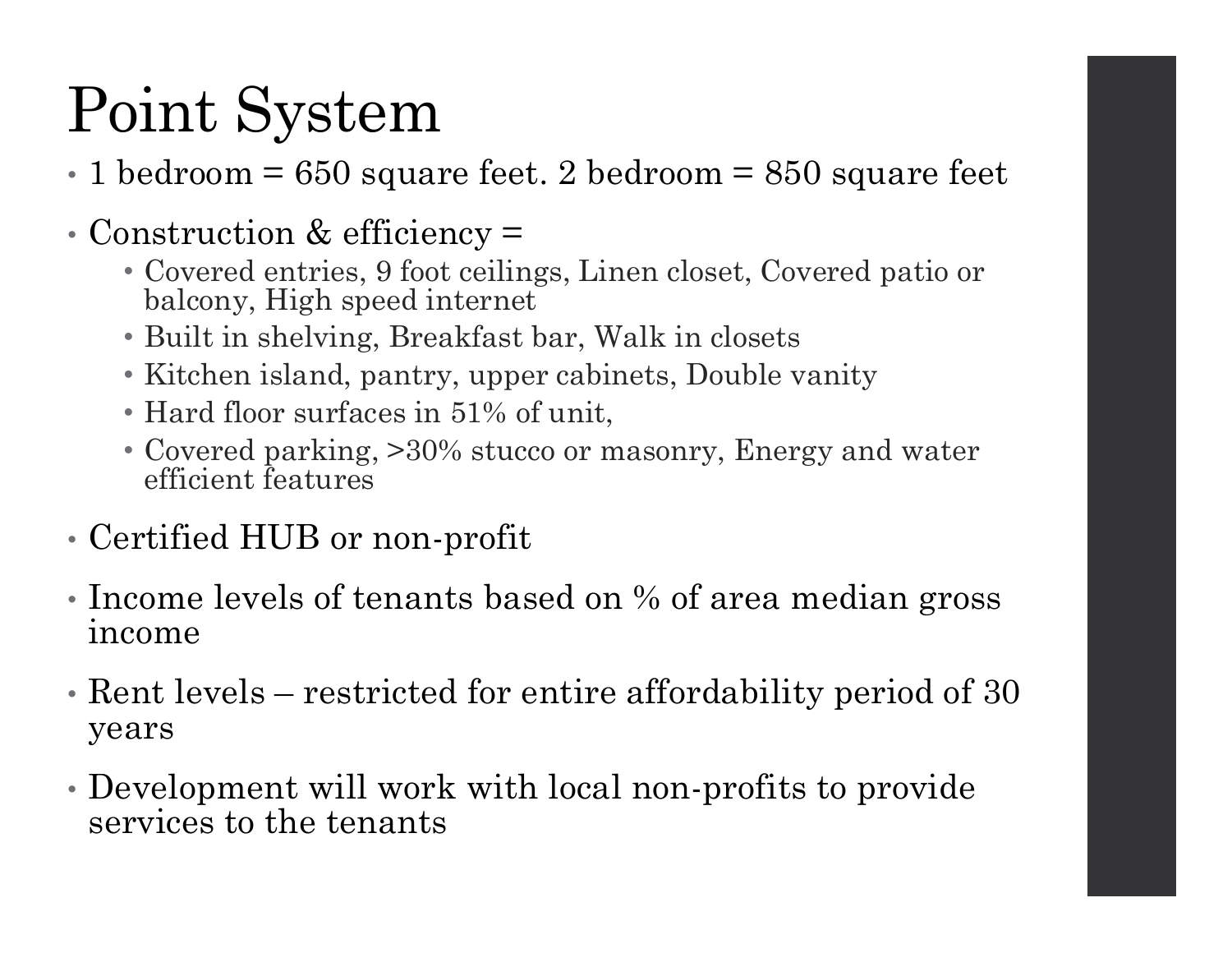## Point System

#### • Opportunity index

- Within a census tract with a poverty rate of less than 20%. This tract is at 14%.
- Within 5 miles of a grocery store, pharmacy, hospital, Head Start, library, park, university or community college, recreation facility
- Low crime rate
- With a high percentage of educated adults
- Meals on Wheels service area
- School with A or B rating
- •Economically distressed area, no HTC development within 15 years
- Near jobs
- •Federal disaster area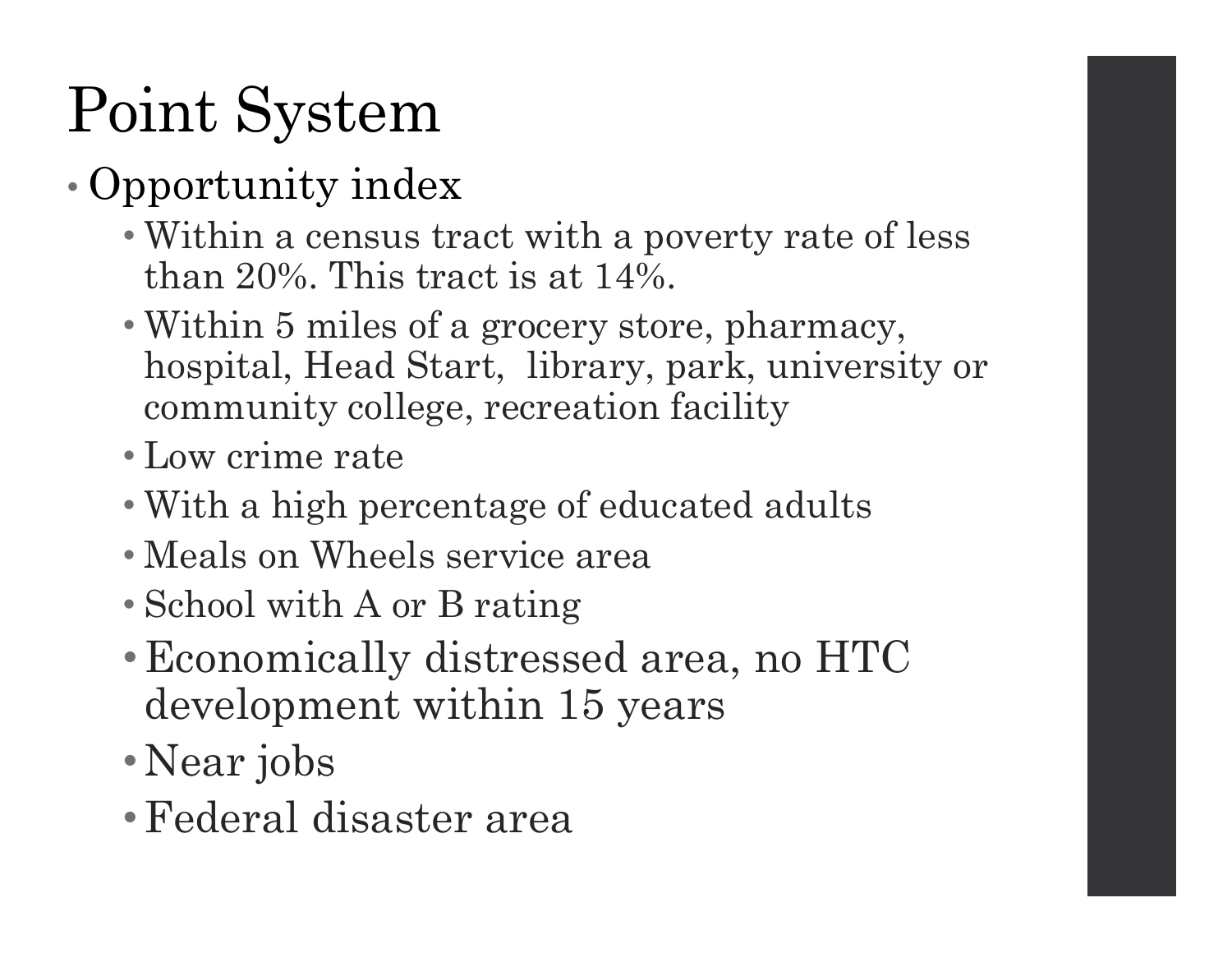## Point System

- •Local government support
- •Development funding (>\$250)
- •State representative support
- •Community service organization support
- •Property owner association support
- •Financial feasibility
- •Cost of development
- •Pre application participation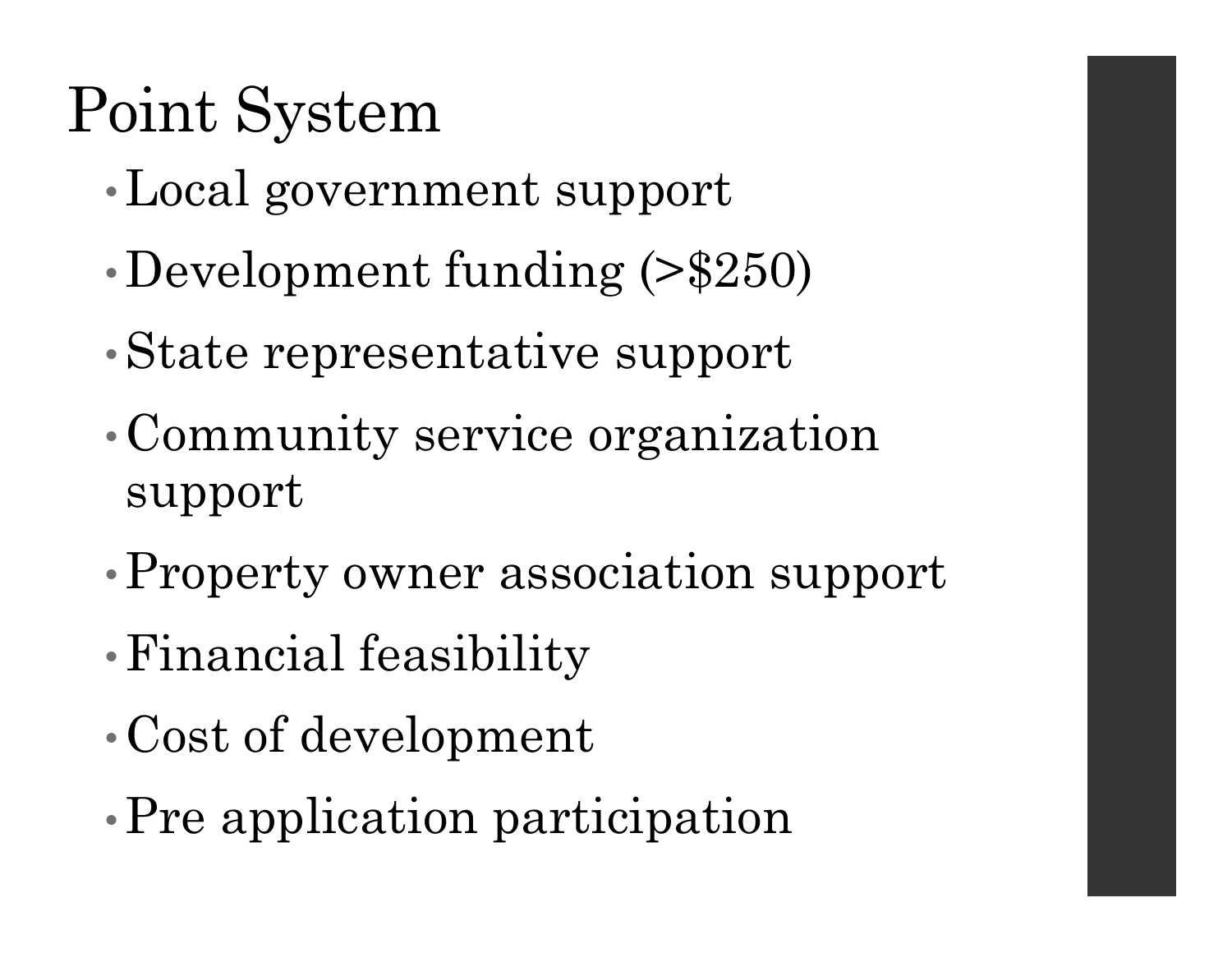#### Census Tract 9505.02

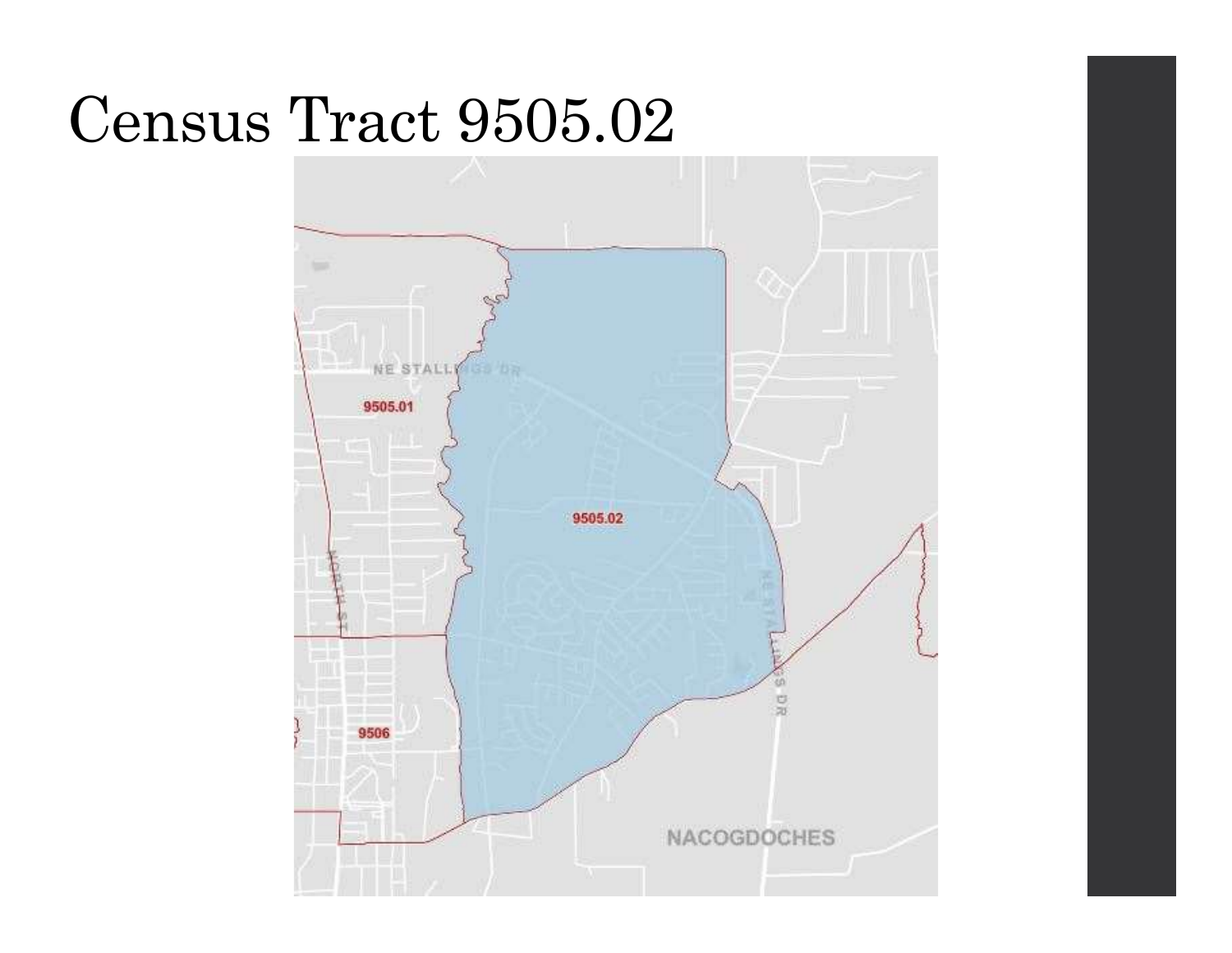# Census Data

|                                                 | Census Data  |                       |  |
|-------------------------------------------------|--------------|-----------------------|--|
|                                                 | <b>Texas</b> | Nacogdoches<br>(city) |  |
| Median household income<br>in 2019              | \$61,874     | \$36,442              |  |
| % At or Below Poverty<br>Level (2019)           | 13.4%        | 31.0%                 |  |
| Median Rent Asked (2019)                        | \$1,045      | \$771                 |  |
| Median Gross Rent as a %<br>of Household Income | 20.27%       | 25.4%                 |  |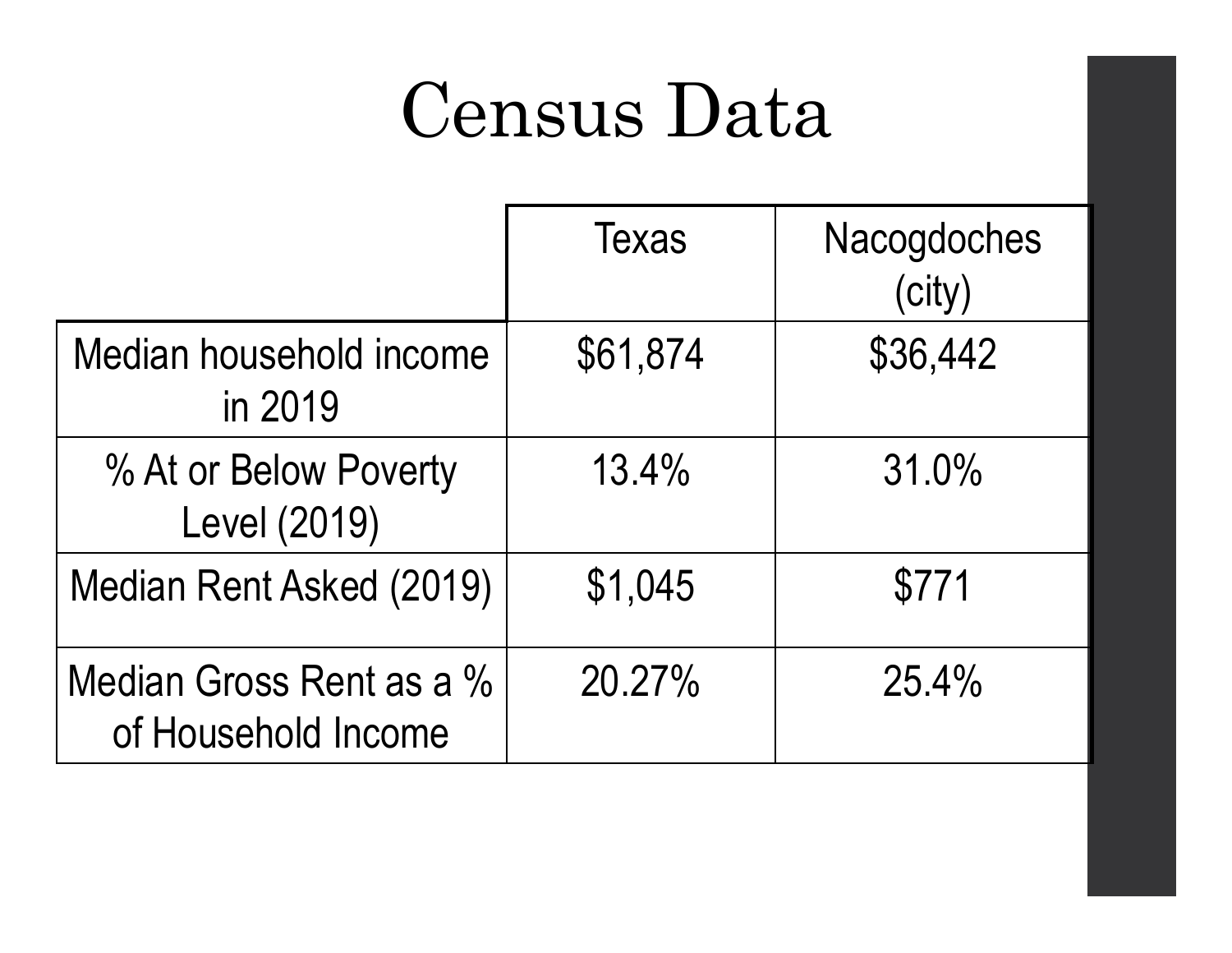#### Existing Tax Credit Properties



| Properties                  |                               |                |
|-----------------------------|-------------------------------|----------------|
| Cordova Rental<br>Units     | Various                       | 1993           |
| Commonwealth<br>I & II      | Northwa<br>y Drive            | 1996 &<br>1999 |
| Cypress Ridge               | Logan<br>Circle               | 2000           |
| Cardinal Village            | Cardinal<br><b>Street</b>     | 2002           |
| Spring Hill                 | East<br>Main<br><b>Street</b> | 2002           |
| Senior Village              | Harris<br><b>Street</b>       | 2006           |
| <b>Vista Pines</b>          | Park<br><b>Street</b>         | 2006           |
| Park Estates                | Pruitt<br>Hill                | 2007           |
| Pine Lake<br><b>Estates</b> | Durst<br><b>Street</b>        | 2013           |
| <b>Tower Village</b>        | Tower &<br>Park               | 2013           |
|                             |                               |                |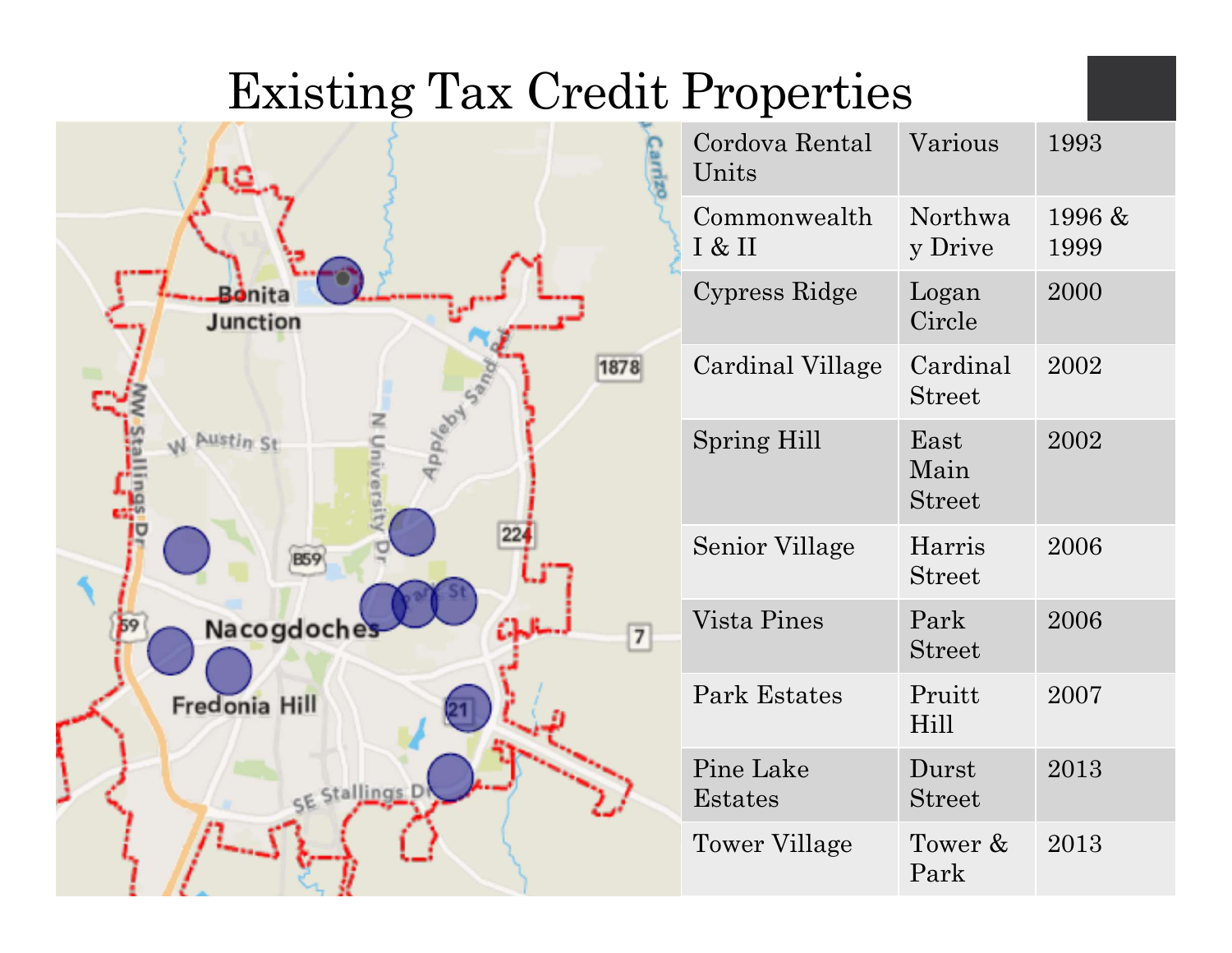## 2022 Applications

| 2022 Applications           |                              |                                     |                                              |                                    |  |
|-----------------------------|------------------------------|-------------------------------------|----------------------------------------------|------------------------------------|--|
| <b>Name</b>                 | Reserve @<br>Appleby<br>Sand | Maroney<br>Park<br>Crossing         | Pinewood<br>Crossing<br>Apartments           | Pioneer<br>Crossing for<br>Seniors |  |
| <b>Address</b>              | 2421<br>Appleby<br>Sand      | <b>SWC</b><br>Maroney &<br>Kenbrook | SEC <sub>N.</sub><br>University &<br>Maroney | NEC N.<br>University &<br>Maroney  |  |
| Non-Profit                  | No                           | Yes                                 | N <sub>o</sub>                               | No                                 |  |
| Low income units            | 80                           | 72                                  | 72                                           | 72                                 |  |
| <b>Total units</b>          | 80                           | 80                                  | 72                                           | 80                                 |  |
| Target                      | Elderly                      | Elderly                             | General                                      | Elderly                            |  |
| Est. Capital<br>Expenditure | \$22 million                 | \$13 million                        | \$10.7 million                               | \$11 million                       |  |
| <b>Current zoning</b>       | $R-1$                        | <b>PD</b>                           | $R-1 & R B-2$                                | $B-2$                              |  |
|                             |                              |                                     |                                              |                                    |  |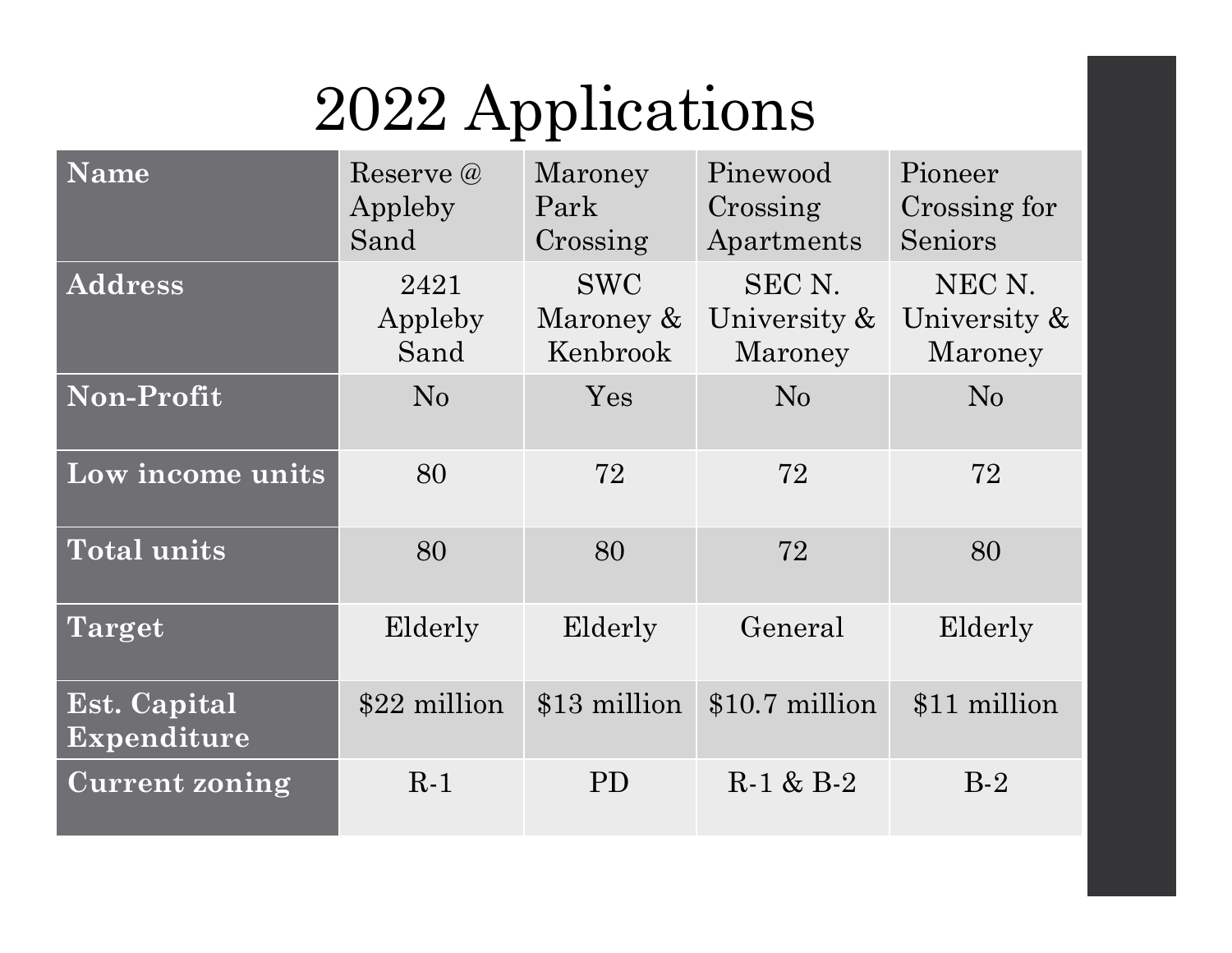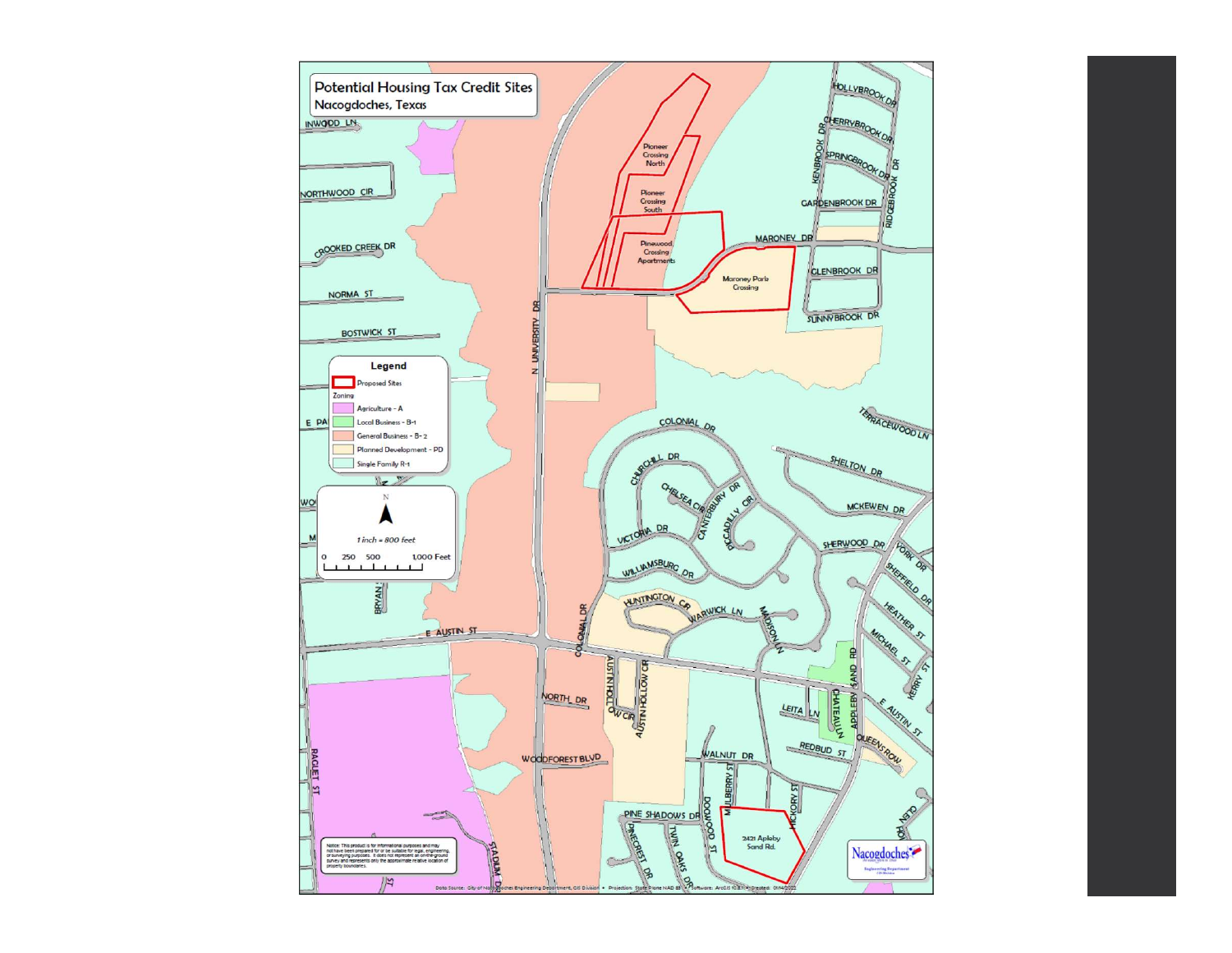## Comprehensive Plan Goals

- A variety of safe, high-quality residential areas that meet the needs of Nacogdoches residents.
- High-quality development that respects community character and the natural environment and does not overburden public services and infrastructure
- A variety of quality housing options that are appropriately available to new and current residents of Nacogdoches and affordable at all income levels.
- Housing and neighborhood design that successfully addresses the needs of an aging population while taking advantage of amenities attractive to retirees.
- Neighborhoods that are protected through diligent enforcement of appropriate ordinances, regulations and incentives.
- Sensible growth in Nacogdoches that takes advantage of proximity to services and amenities and minimizes the strain on tax revenue.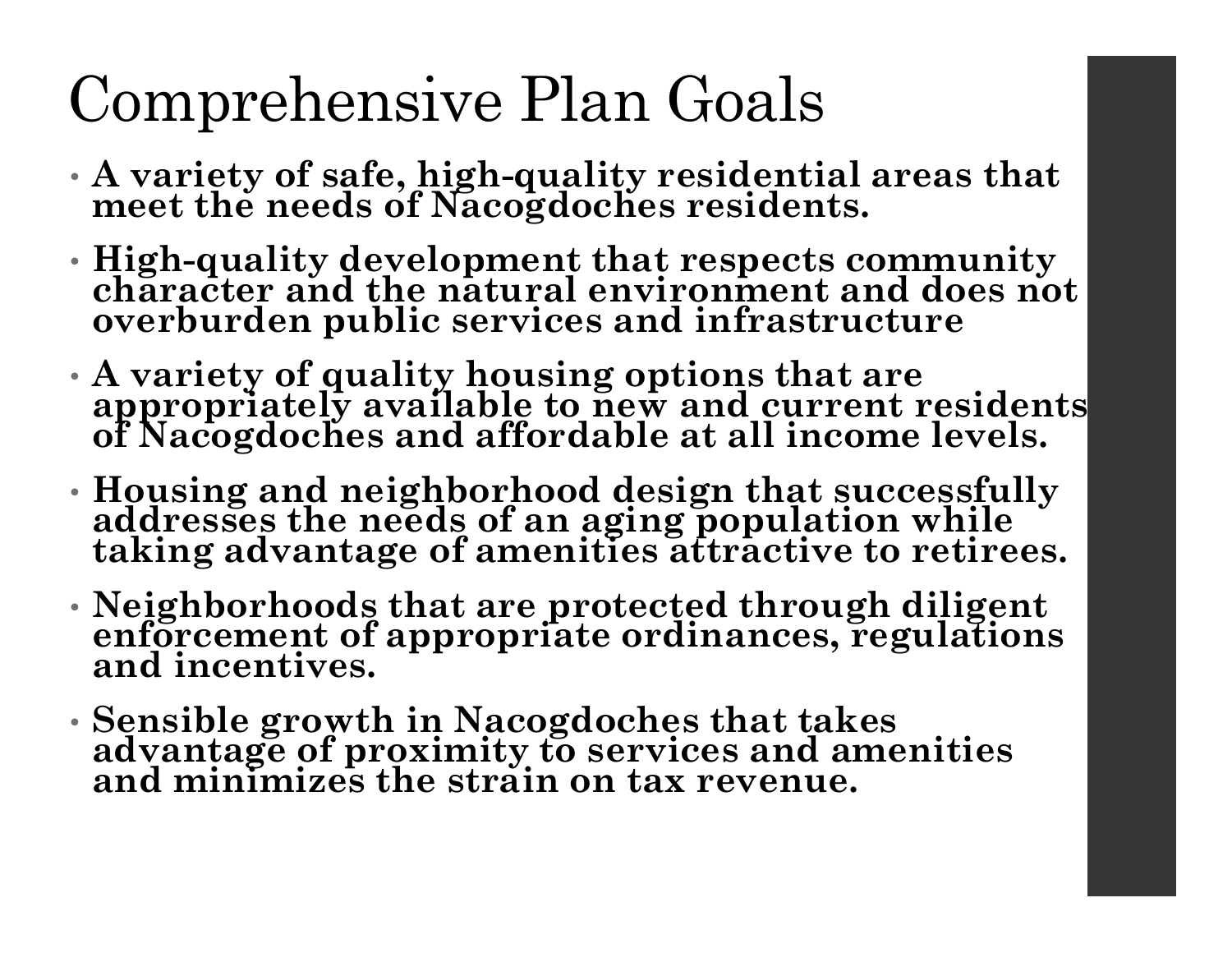#### Timeline

- 
- Timeline<br>• February 1, 2022 Workshop<br>• February 2, 2022 Public meeting Timeline<br>• February 1, 2022 Workshop<br>• February 2, 2022 Public meeting<br>• February 22, 2022 Resolutions
- 
- Timeline<br>• February 1, 2022 Workshop<br>• February 2, 2022 Public meeting<br>• February 22, 2022 Resolutions<br>• March 1, 2022 Final application due Timeline<br>• February 1, 2022 – Workshop<br>• February 2, 2022 – Public meeting<br>• February 22, 2022 – Resolutions<br>• March 1, 2022 – Final application due<br>• July 2022 – Issuance of allocations • February 1, 2022 Workshop<br>• February 2, 2022 Public meeting<br>• February 22, 2022 Resolutions<br>• March 1, 2022 Final application due<br>• July 2022 Issuance of allocations<br>• December 31, 2024 Construction complete • February 1, 2022 Workshop<br>• February 2, 2022 Public meeting<br>• February 22, 2022 Resolutions<br>• March 1, 2022 Final application due<br>• July 2022 Issuance of allocations<br>• December 31, 2024 Construction complete
- 
-